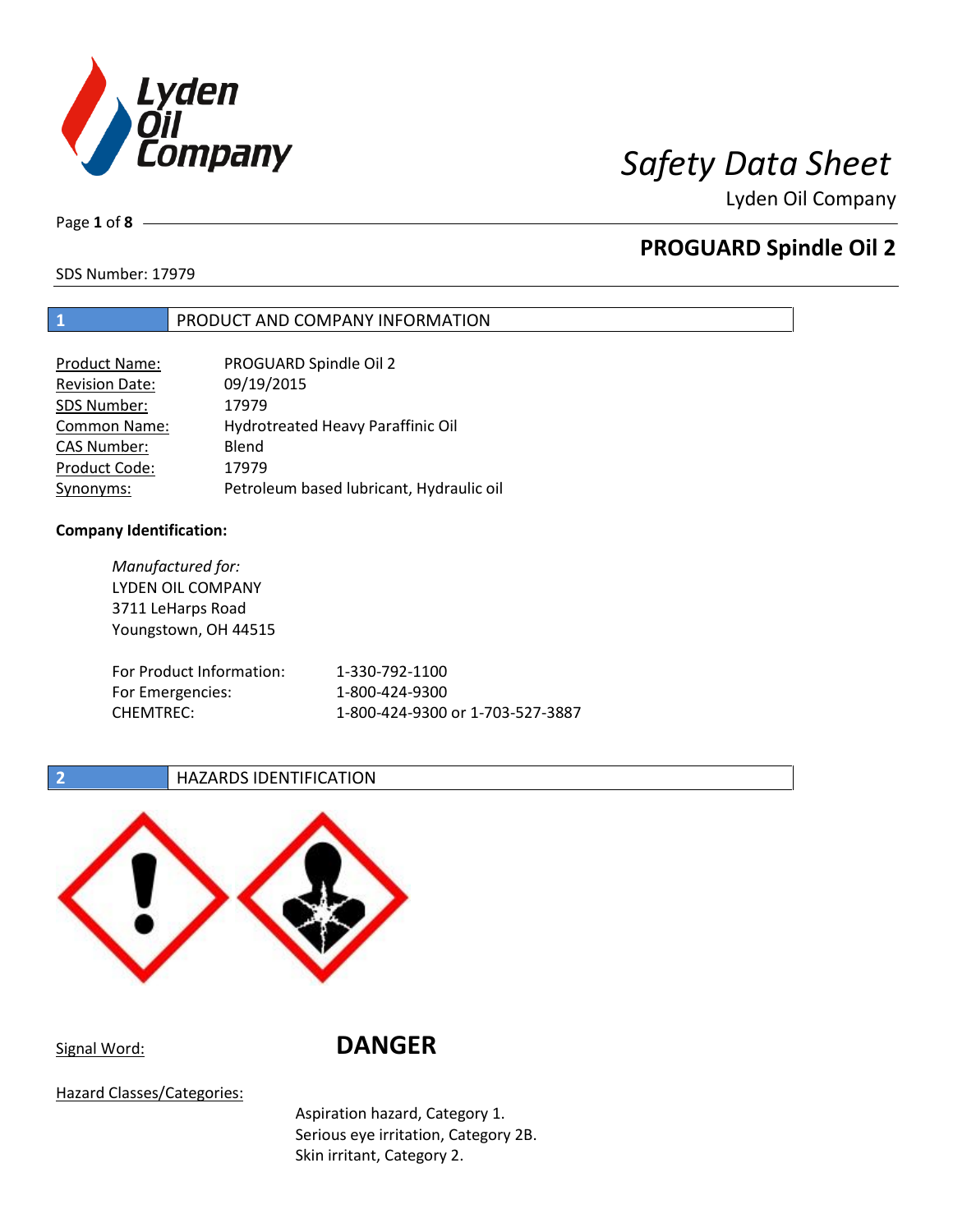

Lyden Oil Company

| Page 2 of 8                     |                                                                       |
|---------------------------------|-----------------------------------------------------------------------|
|                                 | <b>PROGUARD Spindle Oil 2</b>                                         |
| <b>SDS Number: 17979</b>        |                                                                       |
| Hazard Statement(s):            |                                                                       |
|                                 | H304: May be fatal if swallowed and enters airways.                   |
|                                 | H320: Causes eye irritation.                                          |
|                                 | H315: Causes skin irritation.                                         |
| <b>Precaution Statement(s):</b> |                                                                       |
|                                 | P101: If medical advice is needed, have product container or label at |
|                                 | hand.                                                                 |
|                                 | P102: Keep out of reach of children.                                  |
|                                 | P103: Read label before use.                                          |
|                                 | P301+310: IF SWALLOWED: Immediately call a POISON                     |
|                                 | CENTER/doctor/                                                        |
|                                 | P331: Do NOT induce vomiting.                                         |
|                                 | P302+352: IF ON SKIN: Wash with plenty of water.                      |
|                                 | P305+351+338: IF IN EYES: Rinse cautiously with water for several     |
|                                 | minutes. Remove contact lenses if present and easy to $do$ – continue |
|                                 | rinsing.                                                              |
| Other Hazard Statement(s):      |                                                                       |

Repeated exposure may cause skin dryness or cracking.

### **3** COMPOSITION / INFORMATION ON INGREDIENTS

#### Ingredients:

*Mixture of the substances listed below with nonhazardous additions.*

| <b>Chemical Name</b>                                      | <b>CAS Number</b> | Percentage |
|-----------------------------------------------------------|-------------------|------------|
| Distillates (petroleum), solvent-dewaxed heavy paraffinic | 64742-65-0        | $>95$      |
| Additives                                                 | N/A               |            |

*\*Any concentration shown as a range is to protect confidentiality or is due to batch variation.*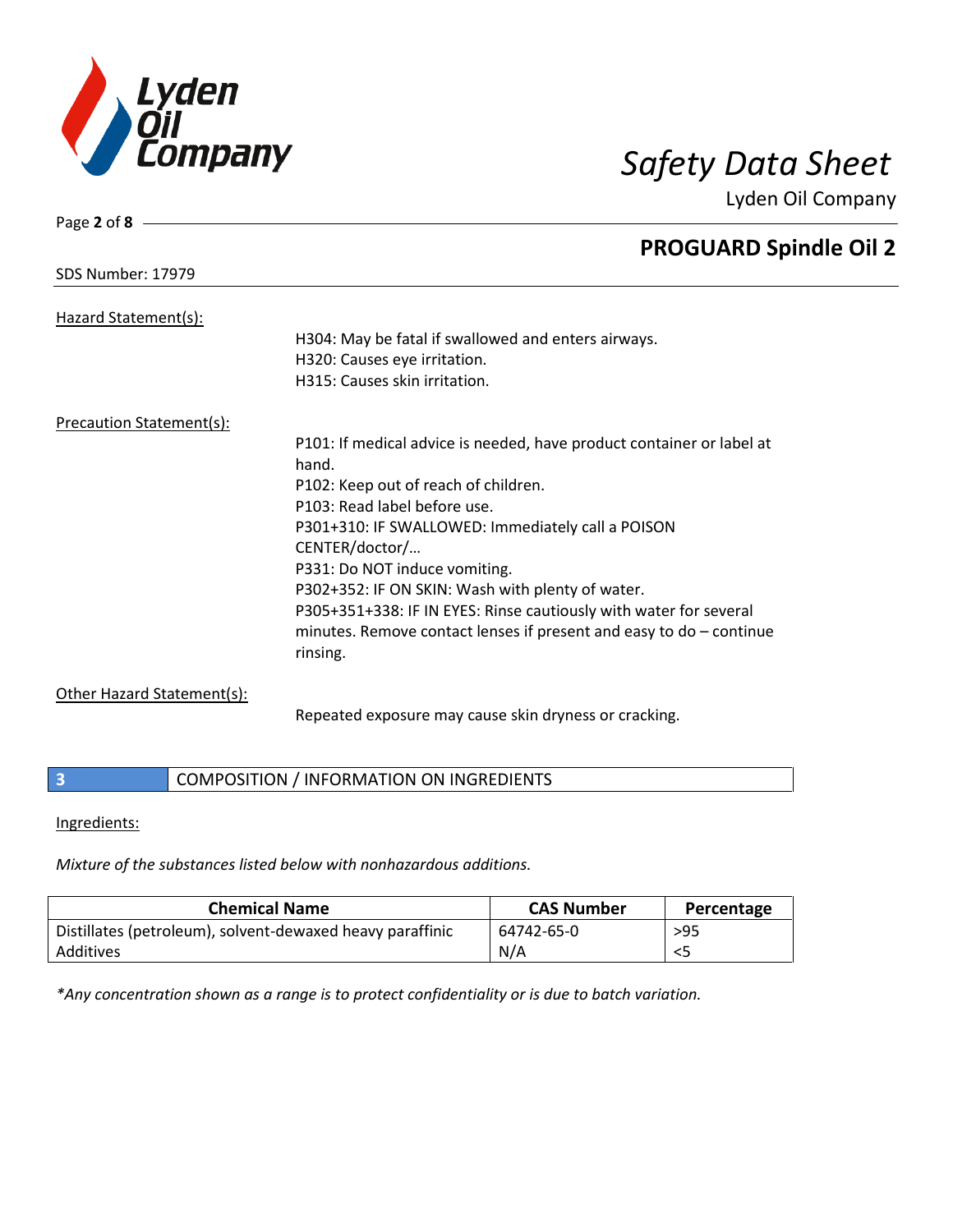

Lyden Oil Company

SDS Number: 17979

Page **3** of **8**

# **4** FIRST AID MEASURES Description of First Aid Measures: Inhalation: If symptoms develop, move victim to fresh air. If symptoms persist, obtain medical attention. Skin Contact: Wash with soap and water. Remove contaminated clothing and wash before reuse. Get medical attention if needed. Eye Contact: Rinse opened eye for several minutes under running water. If symptoms persist, consult medical attention. Ingestion: If swallowed, do not induce vomiting: transport to nearest medical facility for additional treatment. Symptoms and Effects, both acute and delayed: No further relevent data available. Recommended Actions: Treat symptomatically. Call a doctor or poison control center for guidance. **5 FIRE FIGHTING MEASURES** Recommended Fire-Extinguishing Equipment: Use dry powder, foam, or carbon dioxide fire extinguishers. Water may be ineffective in fighting

an oil fire unless used by experienced fire fighters.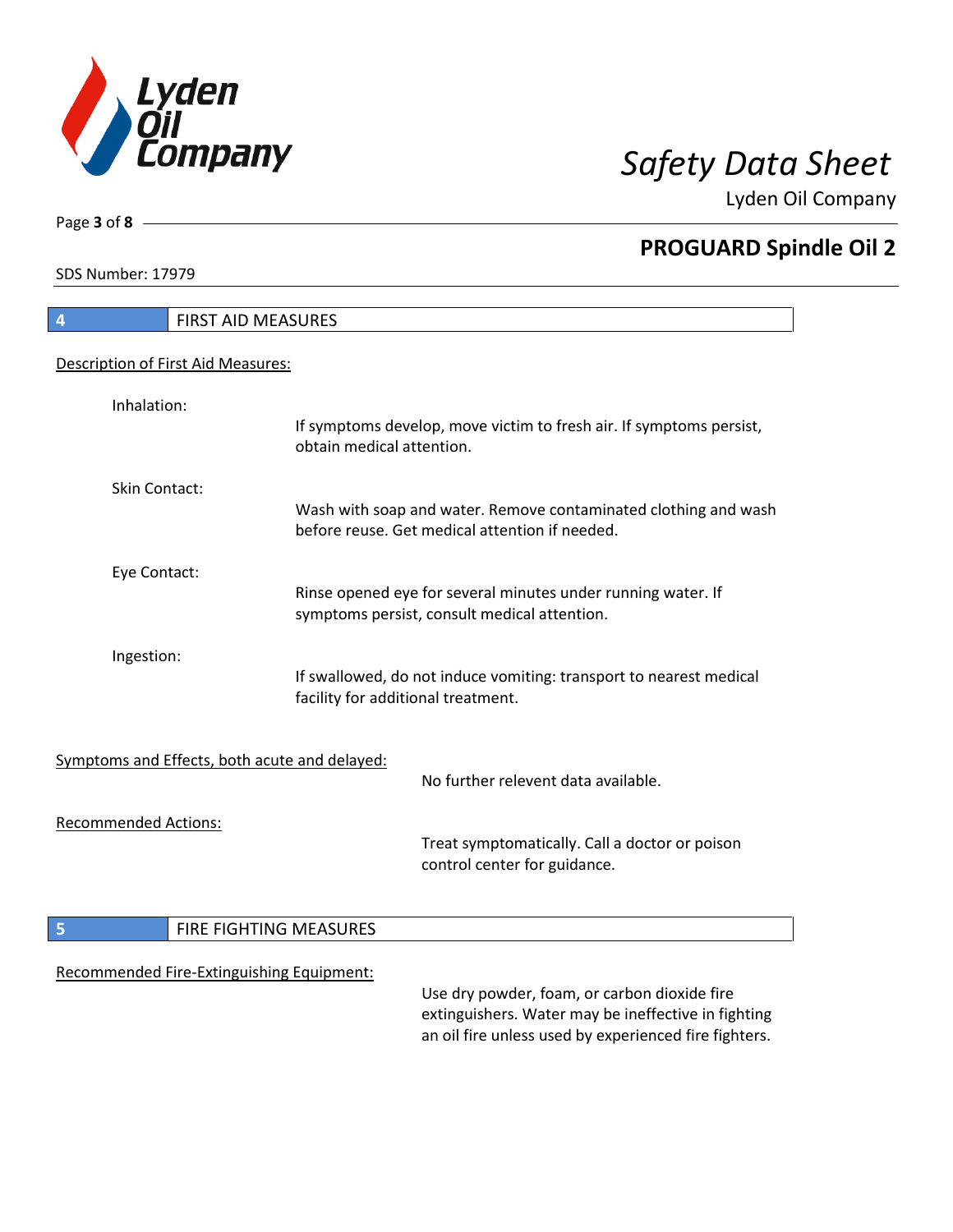

Lyden Oil Company

#### SDS Number: 17979

Page **4** of **8**

Possible Hazards During a Fire:

Hazardous combustion products may include: A complex mixture of airborne solid and liquid particulates and gases (smoke). Carbon monoxide. Unidentified organic and inorganic compounds.

Recommendations to Firefighters:

No special measures required.

| $6\phantom{1}6$                   | <b>ACCIDENTAL RELEASE MEASURES</b> |                                                                                                                     |
|-----------------------------------|------------------------------------|---------------------------------------------------------------------------------------------------------------------|
| <b>Personal Precautions:</b>      |                                    | Avoid contact with skin, eyes, and clothing.<br>Keep away from sources of ignition.                                 |
| <b>Emergency Procedures:</b>      |                                    | Contain spilled material, collect in suitable and<br>properly labled containers.                                    |
| <b>Environmental Precautions:</b> |                                    | Do not allow to reach sewage system or any water<br>course.<br>Do not allow to enter ground waters.                 |
| Cleanup Procedures:               |                                    | Pick up excess with inert absorbant material.                                                                       |
| $\overline{7}$                    | <b>HANDLING AND STORAGE</b>        |                                                                                                                     |
| <b>Handling Precautions:</b>      |                                    | Handle with care and avoid spillage on the floor.<br>Do not cut, weld, drill, grind, braze, or solder<br>container. |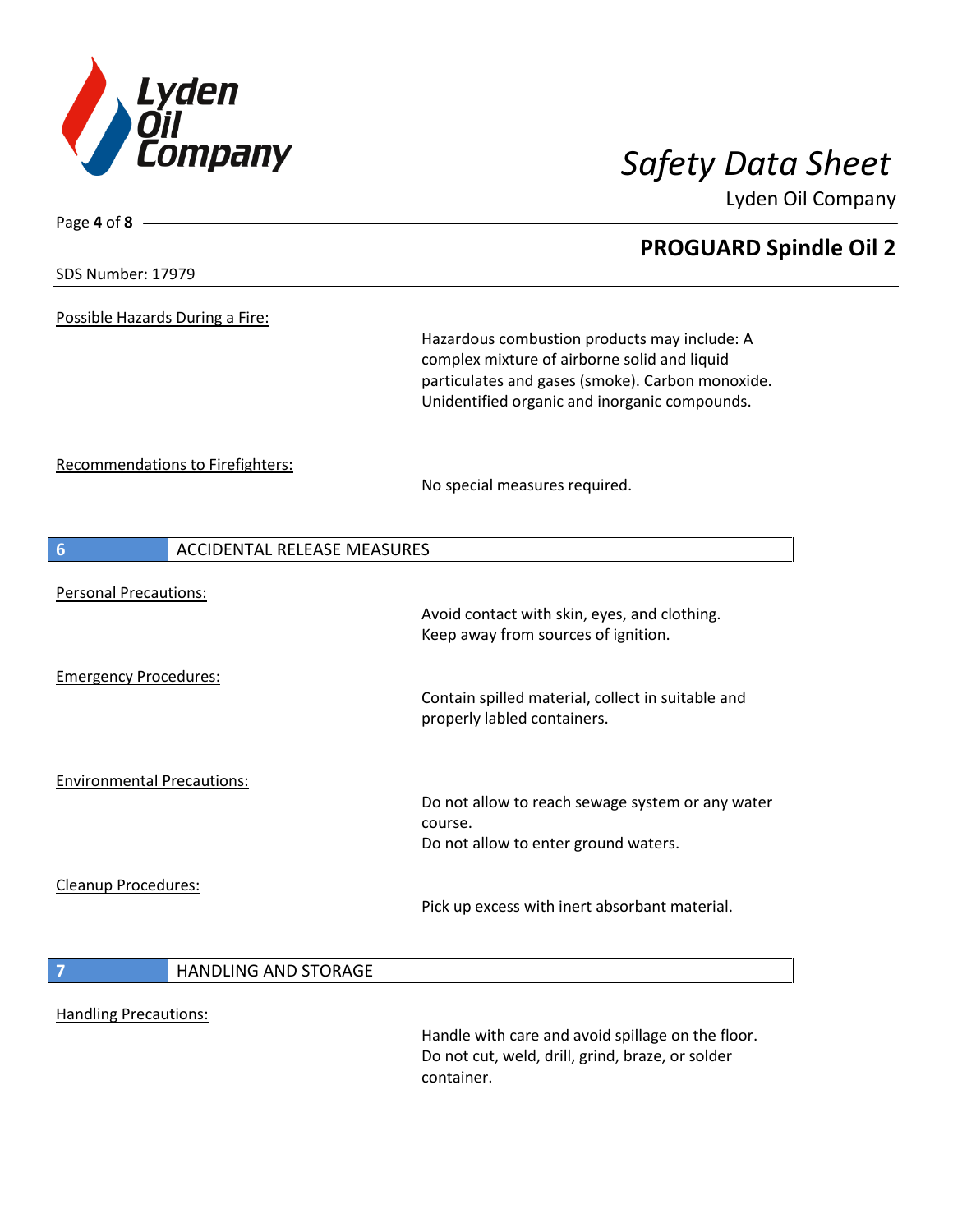

Lyden Oil Company

SDS Number: 17979

Page **5** of **8**

Storage Requirements:

Keep container tightly sealed. Keep away from sources of ignition.

### **8** EXPOSURE CONTROLS / PERSONAL PROTECTION

#### Exposure Limits:

-64742-65-0 Distillates (petroleum), solvent-dewaxed heavy paraffinic (>95%):

ACGIH TLV – Long-term value:  $5mg/m<sup>3</sup>$ OSHA PEL - Long-term value: 5mg/m<sup>3</sup>

Engineering Controls:

All ventilation should be designed in accordance with OSHA standard (29 CFR 1910.94).

Personal Protective Equipment:

Wash hands before breaks and at the end of work. Use safety glasses and gloves.

### **9** PHYSICAL AND CHEMICAL PROPERTIES

| Color:                   | Amber                           |
|--------------------------|---------------------------------|
| <b>Physical State:</b>   | Liquid                          |
| Odor:                    | Data not available              |
| Odor Threshold:          | Data not available              |
| pH:                      | Data not available              |
| <b>Melting Point:</b>    | Data not available              |
| <b>Boiling Point:</b>    | $>425^\circ$ F                  |
| <b>Boiling Range:</b>    | Data not available              |
| Flash Point:             | 198.9° C / 390° F (PMCC Method) |
| Evaporation Rate:        | Data not available              |
| Flammability:            | Data not available              |
| Flammability Limits:     | Data not available              |
| Vapor Pressure:          | Data not available              |
| Vapor Density:           | Data not available              |
| <b>Relative Density:</b> | Data not available              |
| Solubilities:            | Insoluble in water              |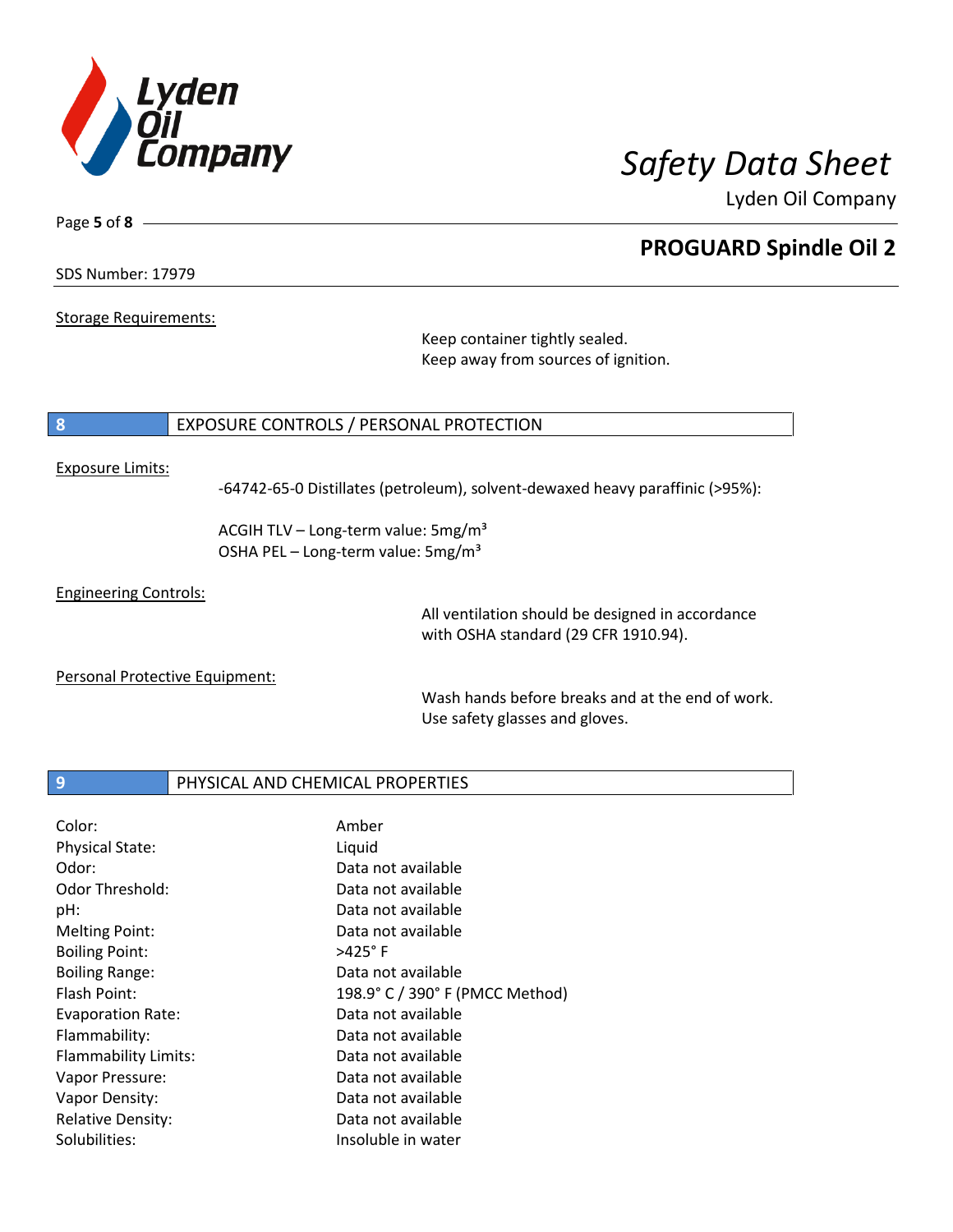

Lyden Oil Company

### SDS Number: 17979

Page **6** of **8**

Partition Coefficient: Data not available Auto-Ignition Temperature: Data not available Decomposition Temperature: Data not available

Viscosity: 2 mm²/sec (kinematic at 40° C)

| <b>10</b>                      | <b>STABILITY AND REACTIVITY</b>  |                                                                                                  |
|--------------------------------|----------------------------------|--------------------------------------------------------------------------------------------------|
| Stability:                     |                                  | Stable under normal conditions.                                                                  |
| Reactivity:                    |                                  | Not reactive under normal conditions.                                                            |
| Conditions to Avoid:           |                                  |                                                                                                  |
|                                |                                  | Extreme temperature, sparks, open flame, and<br>direct sunlight.                                 |
| <b>Hazardous Reactions:</b>    |                                  | No known hazardous reactions.                                                                    |
| <b>Incompatible Materials:</b> |                                  | No further relevant information available.                                                       |
| <b>Decomposition Products:</b> |                                  | Hazardous decomposition products are not<br>expected to form.                                    |
| <b>11</b>                      | <b>TOXICOLOGICAL INFORMATION</b> |                                                                                                  |
| Routes of Exposure:            |                                  | Skin and eye contact are the primary routes of<br>exposure although exposure may occur following |

Exposure Effects:

Repeated skin contact may cause dermatitis or an oil acne.

accidental ingestion.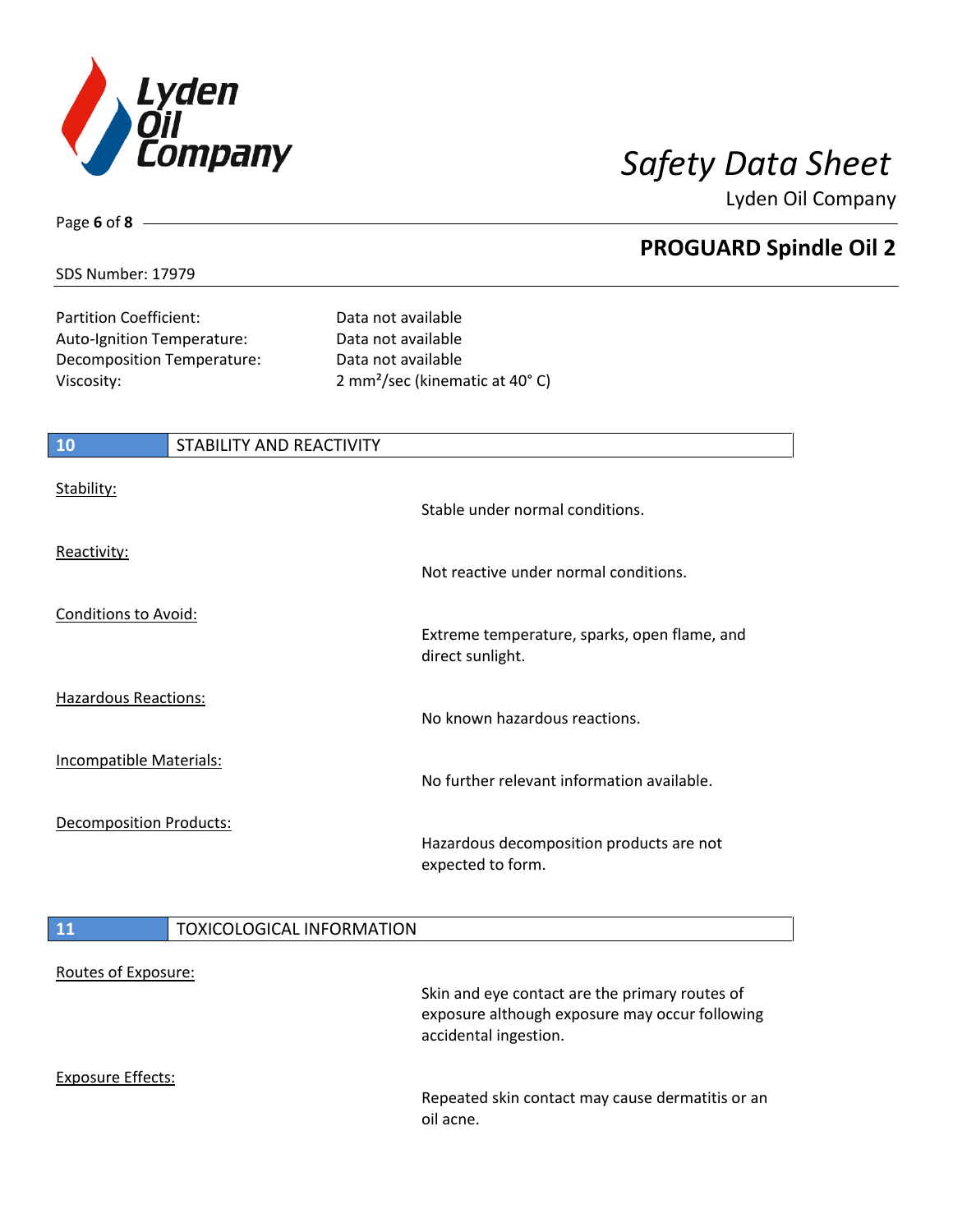

Lyden Oil Company

SDS Number: 17979

Page **7** of **8**

Measures of Toxicity:

No test data available.

Carcinogenic/Mutagenic Precautions:

Non-carcinogenic and not expected to be mutagentic.

### **12** ECOLOGICAL INFORMATION

Ecological Precautions:

Avoid exposing to the environment.

Ecological Effects:

No specific environmental or aquatic data available.

### **13** DISPOSAL CONSIDERATIONS

Disposal Methods:

Disposal Containers:

Use properly approved container for disposal.

Dispose of waste material in accordance with all

Special Precautions:

Do not flush to surface waters or drains.

local, state, and federal requirements.

#### **14** TRANSPORT INFORMATION

| UN Number:                     | Data not available |
|--------------------------------|--------------------|
| <b>UN Shipping Name:</b>       | Data not available |
| <b>Transport Hazard Class:</b> | Data not available |
| Packing Group:                 | Data not available |

Environmental Hazards:

Data not available